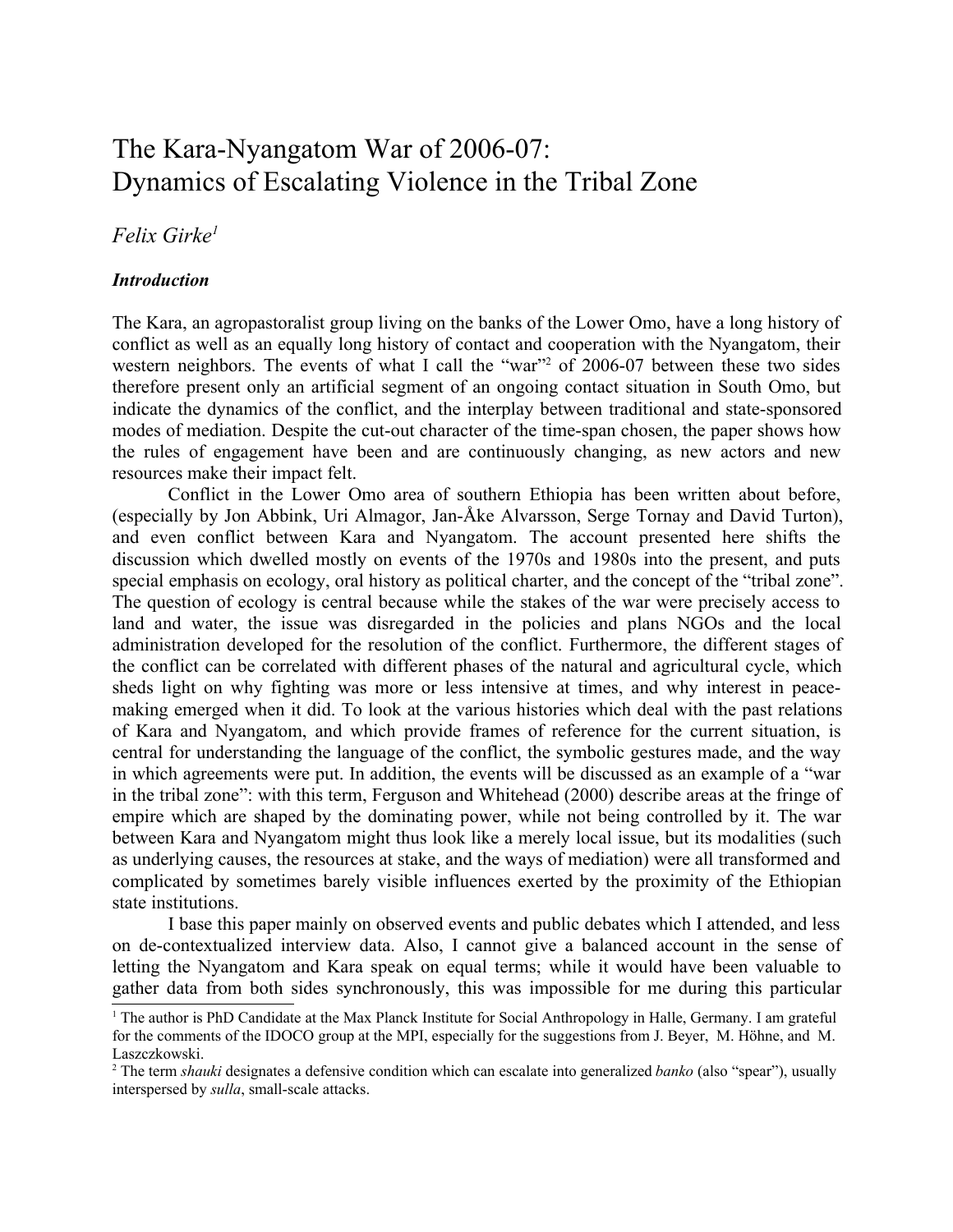research stay, being firmly grounded in the "Kara side". My objective is not to give an account of the "truths" of the war, or attempt to explain its hidden structure; instead, I present a focused view on the internal goings-on of a community which sees itself under attack. The wider relevance of the paper beyond the field of regional studies lies primarily in the patterns of social dynamics I describe, and in the example of the "tribal zone" still extant in South Omo.

## *Kara and Nyangatom – The Need for Enemies?*

The relationship between the Kara and the Nyangatom is complex, as can be expected between such close neighbors, and impossible to do full justice to here. Accordingly, I will merely highlight a few items, historical and economic relations which merit special attention as they contribute to the salient context of the events of 2006-07.

These relations are not something which connects separate ethnic entities, not something groups "have" or "don't have", which is external to them: they are, in so many ways, what defines the groups. The Kara are only Kara vis-à-vis their neighbors, Nyangatom, Moguji, and Hamar<sup>[3](#page-1-0)</sup>. So even though the external affairs of the Kara have been overshadowed by the growing power of the Nyangatom "at the fringe of the state" (Tornay 1993), the discussion is never only about "inclusion and exclusion" – the Nyangatom matter to the Kara, not only as a threatening Other, but also as a source of cherished cultural elements, as a challenge, as a rewarding engagement. The most visible signs of this are Nyangatom terms which are used in Kara for utensils, for classifying livestock, in song, in naming and other domains. I do not see this as a result of Nyangatom "cultural imperialism" following Kara defeats in the 1970s (Alvarsson<sup>[4](#page-1-1)</sup> 1989: 33), since the tenor in which the Nyangatom terms are used resonates with nostalgia and fascination. Old men might switch in mid-conversation from speaking Kara to speaking Nyangatom, demonstrating a pleasure of mastery and a fondness of the more guttural, throaty sounds.

It is also important to keep in mind that group relations in the Lower Omo are often at odds with relations between individuals, who cultivate friendships across boundaries irrespective of the larger polities. Bailey's statement that "[a]nimosity is a feature of the political person, the one engaged in a contest for power, not of the whole person" (Bailey 1998: xi) rings true here; public talk about "the Nyangatom" is very different from behavior towards individual Nyangatom. Such partners, also called "bondfriends", through their mutual trust and support display the autonomy of the individual as opposed to the coercive dynamics of the group (see Girke 2008), and in an interesting reverse movement are accorded respect for taking such a stand from the very groups they spite. Through such friendships, the Nyangatom have been providers of much sought-after goods such as beads and metal-work, which even today the Kara firmly associate with their western neighbors. So while the Kara fight with the Nyangatom, they see them simultaneously as much more than just "enemies". Oral history from Kara provides some motifs which illustrate the relations between the two groups.

<span id="page-1-0"></span><sup>3</sup> As Kara would be wont to use it, "Hamar" here stands for all "mountain people" (*gemerr-ed*), and in general conversation the distinction between Hamar, Banna (also *atula*) and Bashada (also *banno*) is often glossed over.

<span id="page-1-1"></span><sup>&</sup>lt;sup>4</sup> Even though he spent little time on research on-site, Jan-Åke Alvarsson's report on the conflicts of South Omo (1989) provides a broad summary of the anthropological discussion, detailed accounts of actual goings-on in the 1980s and before, as well as some insightful commentary.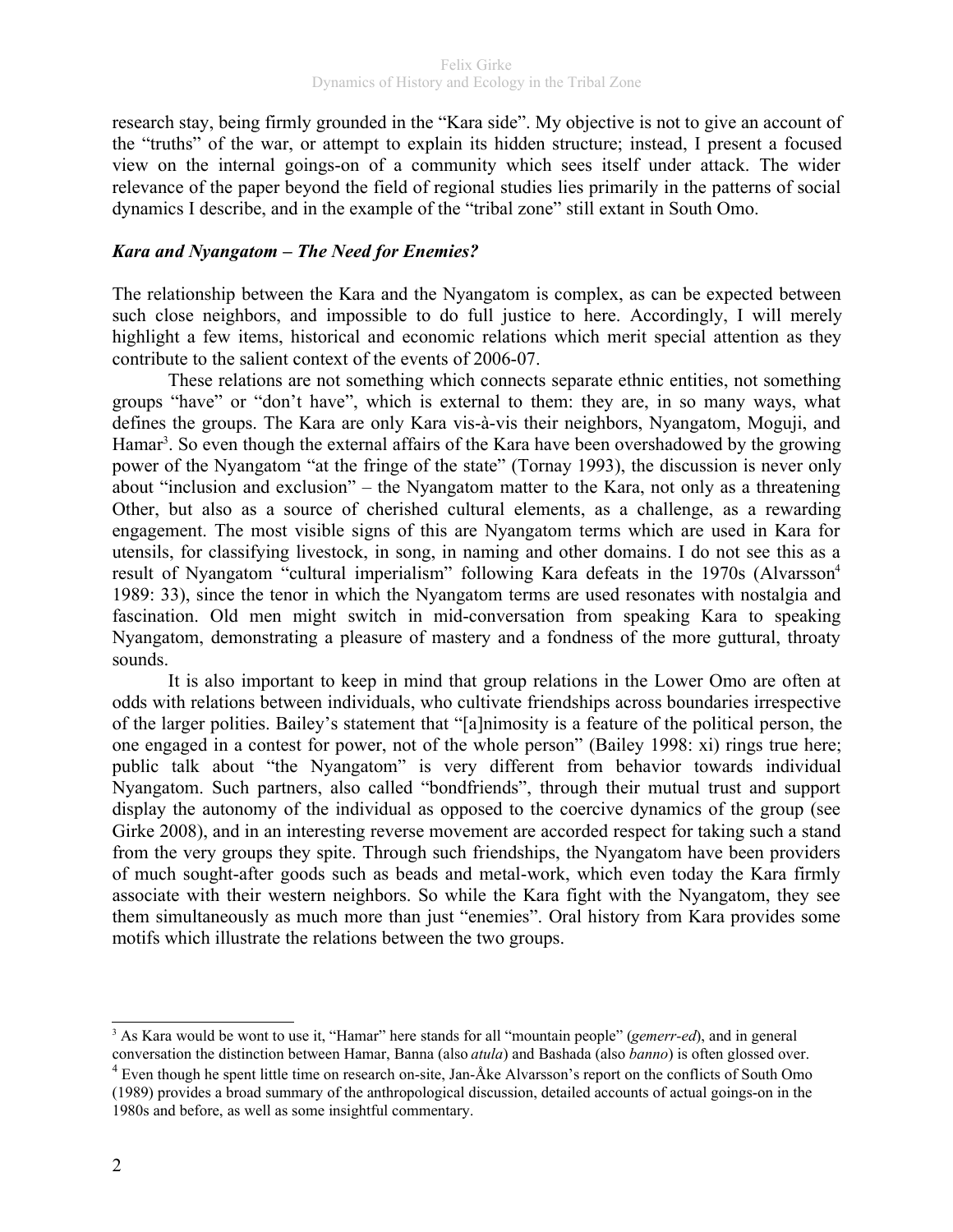## **A Mythical Charter**

The Kara report in a story as if found in Kopytoff (1986: 49, 55) how they came to be the dominating power in the Lower Omo. However, two apocalyptic catastrophes, the *tobolo* (a deluge) and the *gind'o* (sleeping sickness), probably towards the end of the 19<sup>th</sup> century, which wiped out all but a few adults according to oral history, severed the Kara from their earlier past, accounts of which are fragmentary today. As eminent middle-men of the river valley, they were rich and powerful; the stories about their wealth and glory are corroborated by accounts from among the Kara's neighbors (Strecker 1976; Alvarsson 1989: 31, 43, 101; Sobania 2000) as well as by the early explorers like Bòttego. What might come as a surprise is the narrative about how they fought the Turkana in the Kibbish area, and finally chased them away. At this time, so the Kara, the Nyangatom were few and poor, and huddled pathetically in a nearby forest. The victorious Kara in their magnanimity called them forth to Kibbish (also *Naqwa*), rubbed fire sticks together, and gave the burning kindling to the Nyangatom, telling them that this was to be their land from now on.

Tornay (1979: 98) tells a more sober story of how the Nyangatom "within living memory" expelled the Turkana from Kibbish. But history is not necessarily about what was, but about how people converse about it. Tornay's suggestion that the peoples of the Lower Omo "have no official historians and no history books. They are not, in other words, totally bound by their past" (1979: 113) thus requires qualification – there are always histories being told which precisely are attempts to rhetorically bind people to a certain charter<sup>[5](#page-2-0)</sup>. It pays to bear in mind that anthropologists, in recording situated, implicated accounts of what has been, now join those voices and become part of ongoing conversations.

The on-stage Kara history maintains that they lost their numerous cattle through some disaster<sup>[6](#page-2-1)</sup>; there are vivid stories of how they fought amongst themselves, and only in this way could be brought low.<sup>[7](#page-2-2)</sup> In backstage situations, younger Kara confided to me that they had doubts themselves about many specific stories and items of lore.

In conversations about the relations with the Nyangatom, I often encountered an attitude of derision and condescension. "They are our *kaissi*, our slaves", was said with conviction, and I assumed this to refer to the ancient time of Kara supremacy. Such statements stand in stark contrast to Alvarsson's claim that the Nyangatom had achieved "some type of recognized influence over the Kara" (Alvarsson 19[8](#page-2-3)9: 71) after destroying the Kara village of Kundamma<sup>8</sup>

<span id="page-2-0"></span><sup>&</sup>lt;sup>5</sup> Here, Tornay casually implies a gap between "them" and "us". I merely want to point out that the divergence of the accounts from both sides is considerable, even though people on both sides will be aware of their Other's ideology. In the space provided, I cannot do full justice to the complex question of the voices in oral histories.

<span id="page-2-1"></span><sup>6</sup> Today, there are few Kara who again have sizeable herds of cattle; others do not even own a significant number of small stock. A visitor to Kara might be misled by the massive number of cattle seen grazing between the foothills and the river; these will as a rule belong to Hamar herders who drive them into the lowlands for grazing and water. While these "mountain people" and the Kara have a generally cordial relationship, recently Kara have become more and more irritated by the ever-growing herds which they blame for their country turning into a desert, as well as by the increasing opportunistic thefts by herders. There is a connection of this recent disgruntlement with the war over the Omo river; the Kara now feel hemmed in even by their friends, up to the point that they insinuate that the Hamar would not mind taking over their country for good.

<span id="page-2-2"></span><sup>7</sup> It is fitting that neither the Ethiopian conquest nor the Italian occupation occasioned particular stories of trauma and terror. The first apparently bypassed Kara, and the few stories of the second which survive tell of running battles and an exile of several seasons in a forest up north, but nothing like the *banda* horror familiar from other parts of southern Ethiopia (e.g., Strecker 1976: 20).

<span id="page-2-3"></span><sup>&</sup>lt;sup>8</sup> As so often in South Omo studies, the names of places and even ethnonyms appear in wide array of variation in various publications. Tornay and Alvarsson use "Kurdam", which seems to me to be the Nyangatom version. Alvarsson (1989: 26) provides a decent overview over alternative ethnic designations which is, however, far from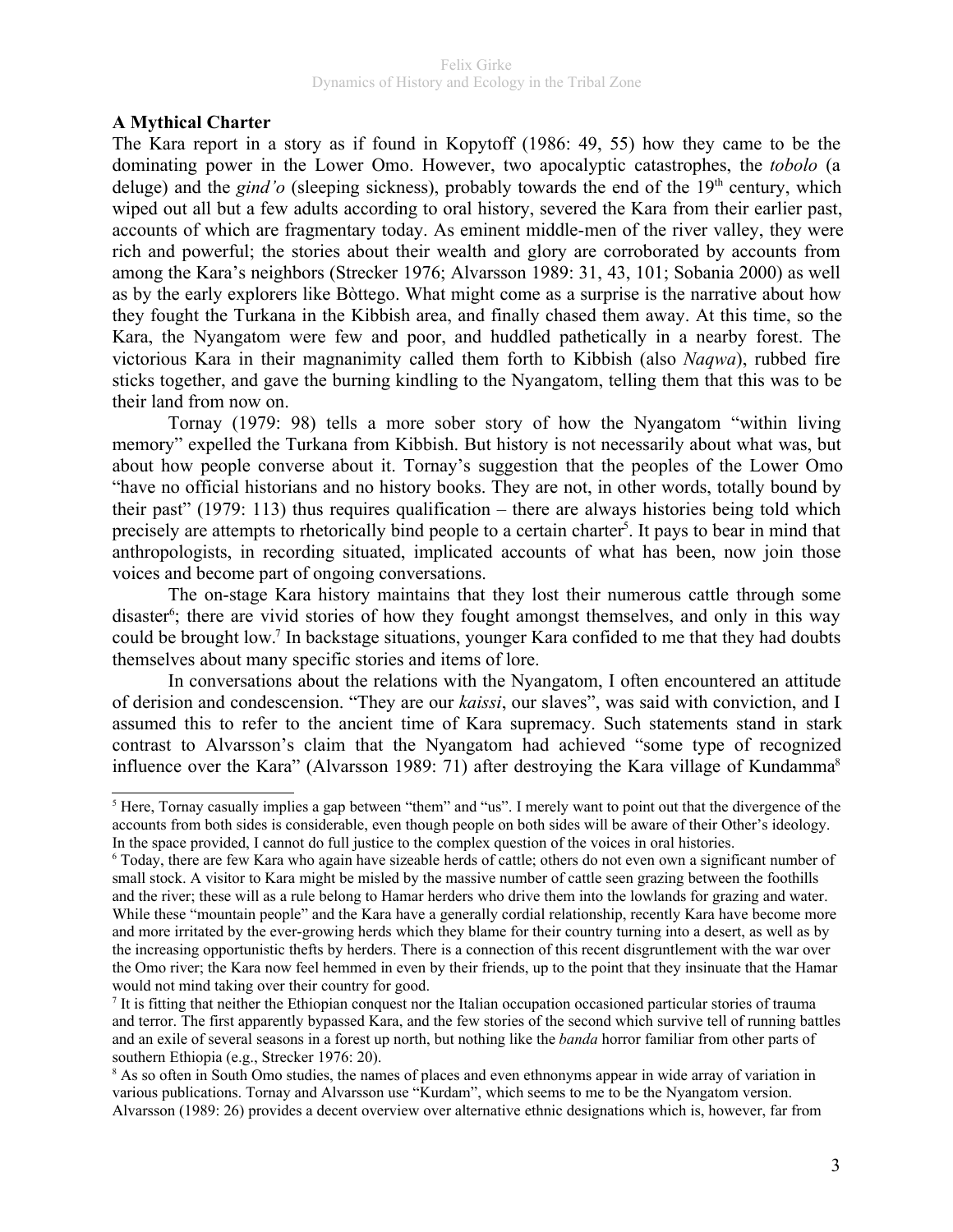in 1973 and killing over a hundred people. Trying to reconcile this disjunction, I found that this "serfdom" of the Nyangatom was not an ancestral myth, but referred to the years directly preceding the massacre at Kundamma, when the "Omo Nyangatom" (who supposedly lack cattle) had been allowed by the Kara to settle on the western banks of the Omo, cultivate some fields the Kara were not needing, and in return provided services such as scaring away birds for their hosts (see Tornay 1979: 105; Alvarsson 1989: 50). Thus oral history is made: the situation escalated after thefts and similar trouble, and the Kara (along with the Hamar) proceeded to kill between 80 and 100 Omo Nyangatom in order to get rid of the troublesome neighbors. Even though they in turn suffered the devastating counterattack on Kundamma, the serfdom of the Nyangatom *kaissi* is well-remembered and often referred to: "We killed them, just like that" – the fact that even more Kara were killed in return is completely sidelined. Kara self-esteem and "group face" was restored when they subsequently massacred the inhabitants of two villages of the Nyangatom Ngaric section. Alvarsson (1989: 71), who gathered his data in Nyangatom mostly, assumes that this was more a gesture from powerlessness than a true show of strength: the villages affected were peripheral to the Nyangatom, the Ngaric merely the descendants of the Omo Murle (see Tornay 1978), absorbed in former times. In contrast, the destruction of Kundamma hit a Kara stronghold, fundamentally challenging their position on the Lower Omo.

So despite this defeat, the way the Kara present themselves in their charter cannot be disregarded as mere grandstanding and boasting which they performed for an outsider in order to aggrandize themselves – many young Kara are raised on these precise stories, and are nurtured by these very sentiments. The rhetoric is directed inward as much as outward.

#### **Recent Developments in the Tribal Zone**

The Karas' routine in dealing with the steady stream of tourists and their subsequent accumulation of capital, the rise of some young Kara in the district (*woreda*) administration and in the rank and file of NGOs, the expanding *mahaber* trade associations, the young Kara boys who are being trained as athletes in Addis Ababa, even the two Kara who made a career in the Ethiopian armed forces, all these examples bear witness to how the region has been changing, and how the local people have adapted and appropriated offered innovations.

Despite these considerable transformations in terms of education, mobility, participation, monetarisation etc. since the 1970s (which serve as a period of comparison for the discussion at hand), state institutions are still discussed as external agents, even where Kara have achieved positions within them. Struggles over implementation of policies and regulations (such as the ban on hunting) are common, compliance with them is superficial and only as far-reaching as necessary. So while within the borders of the Ethiopian state, the Lower Omo lies in the tribal zone as postulated by Ferguson and Whitehead (2000).

In public debate as well as in private talk, Kara often bemoan their subordinate position within the state structures - "we have become the highlander's wife" is used not to indicate cooperation and endearment, but a sense of powerlessness and frustration (see Naty 1992: 258). They are aware of the gradient of wealth, infrastructure and power, and despite their abilities to appropriate innovations on their terms, they are aware about their location at the outmost periphery (see also Turton 2002).

Their resilience and cleverness (*pachalmamo*, a common Kara trope) was challenged in 2006 at an unprecedented scale through a specific development brought about by state

exhaustive, especially if one figures in sections of groups which might at times act quite independently.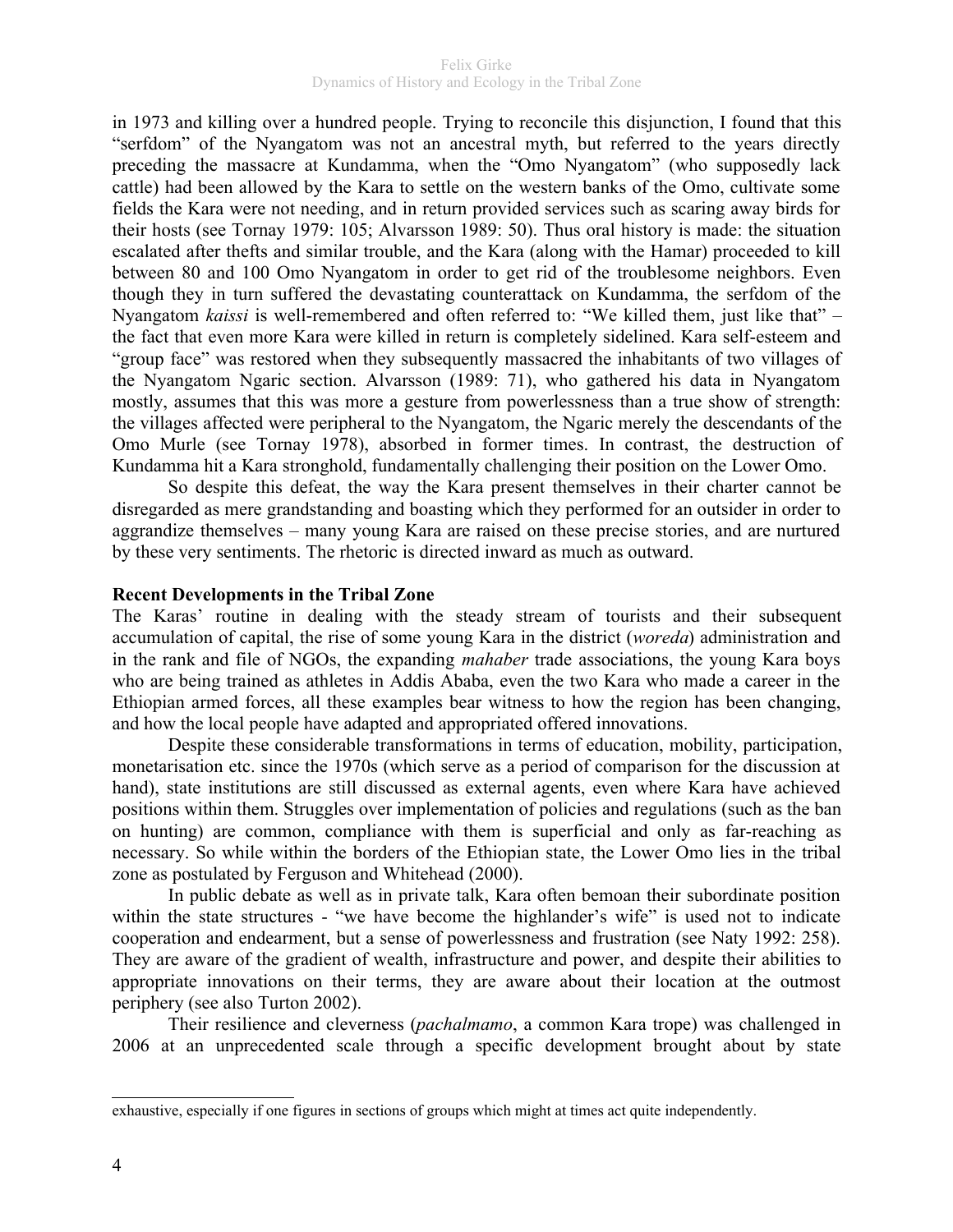interference<sup>[9](#page-4-0)</sup>: the *Kuraz Woreda*, formerly shared by Nyangatom and Dassanetch was dissolved, and the establishment of a separate *woreda* for the Nyangatom was set into motion. The justifications I gathered for this administrative measure ranged from "the Nyangatom are so many now, they need it" over "the two are always squabbling, we have to separate them" to "the government needs the support of the Nyangatom because of border issues with Sudan" (cf. Matsuda 2002; Vaughan 2006: 184ff); all of these are equally plausible in the context of Ethiopian ethnic federalism. The establishment of the new *woreda* impacted the Kara through the demarcation process, as the zonal government was bent on conveniently taking the river Omo as the boundary. As an administrator told me: "We have to look where the people live now. West of the Omo, are there any Kara living there?" This argument conveniently leaves out even the recent past – the last permanent Kara settlements on the western bank were abandoned (only around 15 years ago) precisely due to the constant threat from the Nyangatom, who with their superior armament and numbers threatened to overwhelm the Kara. In this way, the Nyangatom expansion and aggression, and the resulting pattern of residence which is still felt as anomalous, was to be retroactively legitimized by the central administration. This proposition was unacceptable to the Kara, who never felt that they had given up the areas in the west (and especially their fields on the western bank) for good. When these news made the round in Kara in April and May, and after the administrator (a Nyangatom himself) had given me oral confirmation of the plans in early June, the Kara were too stunned to even be upset: "If they really do this, there will never be peace", a young man told me matter-of-factly.

The experience of state intervention aggravating conflicts between the local groups is not a new one: "The Ethiopian conquest of the Lower Omo area (1898-1903) both exacerbated and confused inter-tribal rivalries" (Tornay 1979: 112). Ferguson and Whitehead, in their comprehensive treatment of the "edge of empire", describe the tribal zone as an area which is transformed by the "intrusive state system" (2000: xii) without said system gaining a monopoly on force. Taking care not to romantically glorify pre-colonial times, they show the dangerous fallacies in assuming that conflict between indigenous groups is due to internal reasons – the classical barbarians needed to be fierce precisely because of their contact with an overwhelmingly strong empire (2000: 11-16). With the implementation of the policy of ethnic federalism, which imposed "top-down" a vision of identity and aligned administration along externally determined "ethnic lines" (cf. Vaughan 2006: 184), group boundaries are becoming enhanced and rigid in the struggle for resources. The traditional ways of negotiating conflict are superseded by much more anomic, unregulated permanent states of crisis.

So it is precisely because "Ethiopian Government administration … has always been weak in these southwestern lowlands" (Fukui/Turton 1979: 2; cf. Strecker 1976: 30) that the conflicts of the late  $20<sup>th</sup>$  century have often escalated.

## *Fighting over and across the Omo, 2006-07*

The Omo River has been described as a "life line" for the region (Alvarsson 1989: 80), and this is equally true for the Kara, the Mursi, the Nyangatom, the Dassanetch, the Moguji and Kwegu. With the seasonal fluctuation of the river levels according to rainfall in the higher catchment areas in central Ethiopia, both the river banks and the occasionally inundated flats further inland

<span id="page-4-0"></span><sup>9</sup> I choose this loaded term because the state apparatus was mobilized by individuals who were recognized as biased stakeholders, much rather than impartial arbitrators.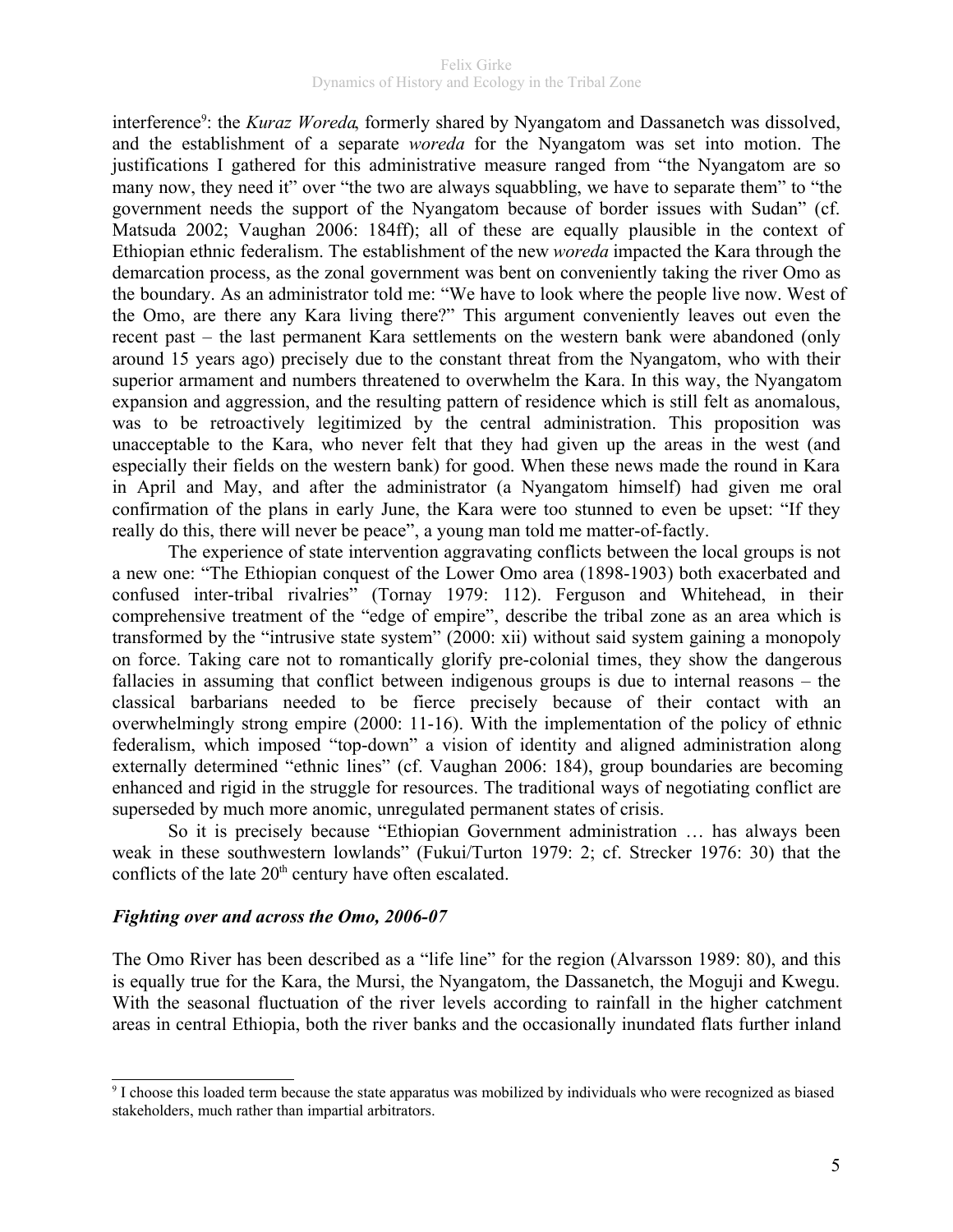provide fertile farming grounds. Beyond the importance of the river for agriculture<sup>[10](#page-5-0)</sup>, it provides more potential for conflict as the Omo is the only reliable source for watering the herds. In the case of Kara, these are mostly merely domestic herds of small stock. The Nyangatom, though, while no pastoralists in the narrowest sense of the word<sup>[11](#page-5-1)</sup>, are forced to bring their cattle herds to the Omo river regularly, as they have been cut off from other pastures through the cordoning off of the Ilemi triangle and constant, ongoing fights with the Turkana, and as the Kibbish river waterholes are dangerous and unreliable.

Thus, control of their section of the Omo is a major factor in the Kara presumptions of supremacy and their stories of past grandeur. Since in an average year, five months of work can provide all the staple food necessary to survive the rest of the year, they occupy an extraordinary ecological niche. Kara mythology tells of how they, arriving at the riverbanks, tricked the innocent and naïve Moguji, the "true autochthones" according to legend, into signing away all rights to the land; and up till today, the lands on both banks of the Omo are unambiguously demarcated and clearly assigned to particular owners, be they Kara, Bogudo or Gomba<sup>[12](#page-5-2)</sup>. The distribution of these fields is far from even; some individuals hardly have any claim to any section of the riverbank, while others hold so much that they regularly invite other Kara to farm sections of their fields. In good years, it has been common to also allow Hamar or Nyangatom access to fields.

## **The Timeline**

Any attempt to segment the war of 2006-07 as a separable chain of events is fallacious. A look at a timeline of attacks, negotiations, rumors, and meetings still yields some insights into connections and the dynamics of violence.

The relation between Kara and Nyangatom had been on an upswing recently, and both groups had farmed the western banks of the Omo together during the agricultural season which began around September 2005. This did not last long: a young Kara man, whose wife had been killed by Nyangatom in 2003, decided that he needed to get personal revenge. Already after she had been shot by a sniper from across the river, he had traveled upstream with some friends and fired indiscriminately at a village near Kopirye (also *Kopriye*). Even though seven people died, these killings where not satisfactory, as he said. To count as a true killer in Kara, one either has to touch the body of the victim, or bring back any of their belongings: "Gonde dazadei", it had not really tasted well, he explained to me. During the intervening years, some elder Kara had

<span id="page-5-0"></span> $10$  Other activities in securing livelihoods are also dependent on the Omo – opportunistic hunting in the riverine forest, apiculture, fishing. While some of these are ideologically tainted, and some ritual prohibitions still obtain (but see Strecker 1976, Alvarsson 1989: 31), they all provide important contributions to nutrition and social satisfaction for the surrounding groups.

<span id="page-5-1"></span><sup>&</sup>lt;sup>11</sup> According to strict definitions, none of the groups in South Omo is pastoralist, as the numbers of livestock per capita and the percentages of dairy products to general nutrition are far too low. Almagor claims that "[t]hough agriculture plays an important role in their lives, they should be viewed as they view themselves, as pastoralists" (1979: 121; see Turton 2002: 150 on self-perceptions of Mursi and Kwegu). While this helps us to understand symbolism, metaphors and discourse much better, it detracts from our understanding of the current land issues. The discussion gets interesting again when he turns towards the Dassanetch-Amhara relations, their views on agriculture vis-à-vis herding, and issues of taxation (2002: 267 fn.17; Strecker 1976: 49 on the Hamar case).

<span id="page-5-2"></span><sup>&</sup>lt;sup>12</sup> The Gomba, like the Bogudo, are submerged remnants of earlier groups which have been absorbed by the Kara after *gind'o* and *tobolo*, and no longer exist as politically autonomous entities. All these groups, while nominally Kara, have their own sets of rules regarding ritual matters; it is remarkable, though, that despite the political weakness especially of the Bogudo, none of these two land-owning group has ever been stripped of its holdings. Moguji, however, even around their settlement of Kuchurr, ever since their mythical surrender of the riverbanks to the late-coming Kara (cf. Kopytoff 50, 55), have no tenure of farming lands.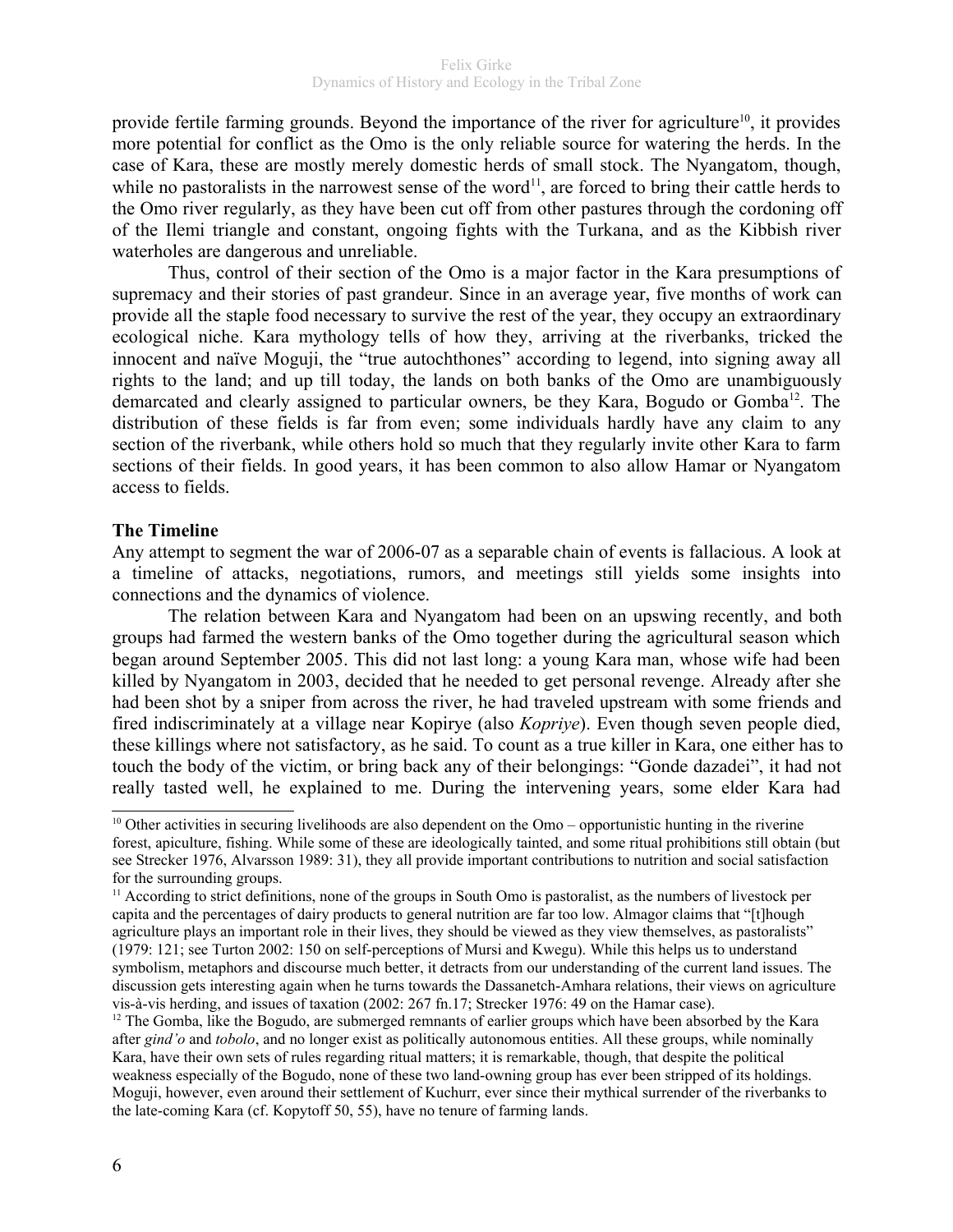persistently hassled him by insinuating that his revenge was still incomplete. Despite the fact that others had tried to calm him down and had asked him not to collect on his "debt" (the Kara term *bazza* translates quite literally, with all the connotations of payback and outstanding dues), he decided at the worst possible time, namely, just before harvest, to finally put to rest all doubt. He crossed the river, killed two Nyangatom herding boys (of the *sookhol* section<sup>[13](#page-6-0)</sup>), and returned home, bearing their bloody clothes as proof.

This happened some weeks before I reached the Lower Omo in March; I have been unable to ascertain an exact date. Both groups reacted in a predictable way: the Kara immediately returned to the eastern side of the river, and the Nyangatom evacuated the riverbank as well, so that the sorghum, in part already harvested and ready for threshing, was left lying in the fields. There were some tentative negotiations between individual Kara and their personal Nyangatom friends, who had farmed together, on whether the Kara might be allowed to cross and collect some of the grain, but apparently, these all petered out, and the sorghum was eventually recovered by the Nyangatom. The Kara, accordingly, had to make do with the grains they could harvest on the eastern banks. For a while, a tense silence hung over the Omo valley. In April, this silence was broken. I somewhat arbitrarily divide the subsequent time into three segments according to the respective tenor of the conflict. I was present at several of the events listed here, and occasionally facilitated transport.

## April - June: Hot war, cold war

On April 7, a shot is fired from the Nyangatom side near one of the hamlets of southern Kara.

On April 12, four Kara snipers ambush a group of Nyangatom who approach the Omo river from the south and, shooting across the river, kill or wound four.

A little later, some Kara women who stealthily creep down the river bank at night to fetch water come under fire after the sloshing water inside a jerry-can alerts watchers in the dark. They scatter and escape. Some Kara youths return shots and injure one Nyangatom.

On the night of May 1, the Kara ritual leaders lay out protective arcs of selected plants across a few symbolic paths, shielding the country from invasion.

On May 1, while the Kara are celebrating a wedding in the central village Dus, shots are heard from the waterline, as Nyangatom fire at Hamar cattle drinking from the river. The governmentappointed leader of the Dus-*kebele* is nearly hit, several heads of cattle are lost. The entire male population of Dus rushes to the riverine forest at the Kalime fields, and shots are traded back and forth for the better part of an hour. Apparently, there are no casualties on either side. The *kebele*leader drives to the safari camp Murule at Naumur and transmits the news to the *woreda* officials by radio.

On May 2, a car arrives from the *woreda*, carrying the head of police and some minor officials, in which the Kara protest against being left alone in this fight. They are admonished to remain calm and not act in revenge.

On May 6, there is a night-time war dance in Kara, through which the young people demand to be given permission to fight a more proactive war. The war dance leads to the donation of eight goats by various elders, which are to be slaughtered at a proper *osh*, a war council.

On May 8, the *osh* is held at Dus. Representatives from the different parts of Kara country participate, as well as numerous Hamar who – after the incident with the cattle – display

<span id="page-6-0"></span><sup>&</sup>lt;sup>13</sup> Tornay gives the name of this section as "Ngisakol" (1979: 100). The Kara pronunciation differs from this transcription. Over the last years, the name *sookhol* has been used to metonymically evoke all negative aspects ascribed to the Nyangatom in Kara.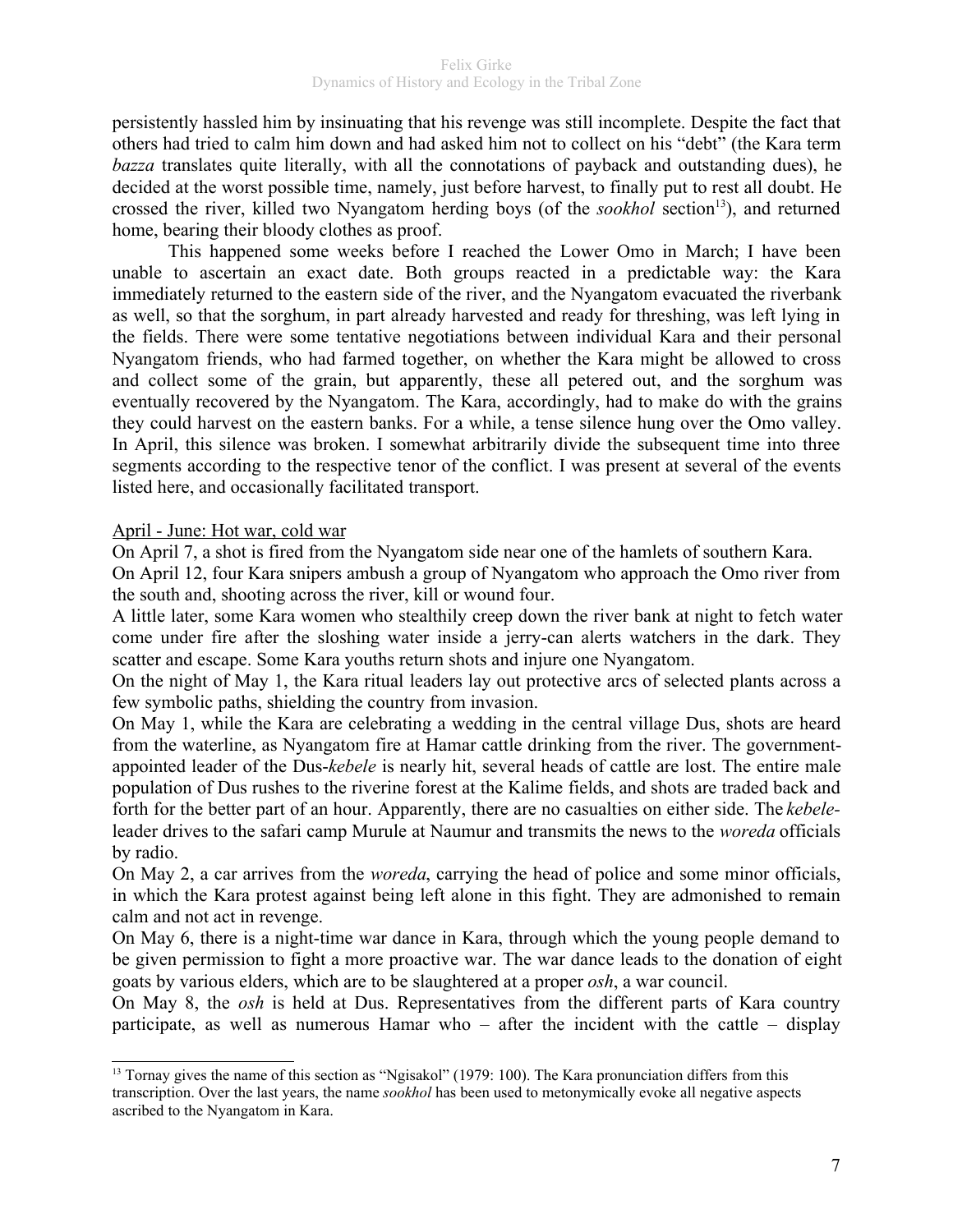considerable eagerness to take revenge. The spokesmen of the Kara assent to the demands and encourage the young warriors to go out and kill.

On May 14, a Kara lying in ambush shoots a solitary Nyangatom through the chest who descends the riverbank on the other side; he is assumed to be a scout, doing reconnaissance for a later attack. Weeks later the information arrives that the bullet has pierced a lung.

On May 19, around 40 young Kara assemble and move south, planning to cross the Omo river and to exterminate a herding camp of the Nyangatom. This band is beset by bad omens, and while they are waiting for a more favorable divination, a respected elder is sent from Dus to catch up with them and eventually convinces their leaders to desist. Despite grumblings of the young fighters, the group, robbed of its heads, disperses.

On June 7, a group of Kara from the southernmost village waylays a truck bound for Nyangatom territory, turn it back towards Kara and unload 100 sacks of coffee husks. The owner, a Nyangatom trader, is abandoned at the Murule safari camp. He later claims to have had a large amount of cash stolen as well.

## Late June - Early October: Under the shade tree

On June 26, police arrive in Kara in order to transport some Kara negotiators to a peace meeting in Omorate (Dassanetch territory). They also discuss the return of the coffee, but cave in to the Kara refusal, thus acknowledging the claim that the coffee had been taken as restitution for the loss of the sorghum harvest earlier this year.

After a preliminary debate among numerous elders under a big shade tree in Dus on June 27, the Kara and Nyangatom emissaries meet at Omorate on June 29 and 30. Mutual provocations and resentment dominate the event.

On July 8, a second round of meetings begins in Turmi (Hamar territory), which turns out somewhat more conciliatory. There, it is agreed that the required ritual for the establishment of peace has to be held either at Dus or at Kibbish, the center of Nyangatom land (cf. Abbink 2000). In the subsequent weeks, the Kara wait for news and for a date to be fixed; eventually, some elders returning from Turmi inform the community that a date has been set. The long period of waiting is fraught with rumors and informal debates about the projected course of events.

On August 31, the long-expected cars arrive, after transportation had been funded by the Selam-C project of the Pact Ethiopia NGO. In an arduous journey, the negotiators travel to Kibbish, where talks are held on September 1. The ritual sealing the peace is performed on September 2. One focal point of the meeting was the announcement by government representatives to from now on collect 80 heads of cattle and 40 heads of small stock as compensation for any homicide.

Around the middle of September, several Nyangatom call for their Kara friends, asking permission to farm on the western bank. The Kara respond reluctantly and ultimately decline.

On October 1, two Nyangatom visit their Kara bond-friend at the irrigation site of Kundamma, drink beer with their host and bring a few bullets to trade away.

On October 2, a delegation from the (Ngu-)Kumama section of the Nyangatom reaches the south of Kara, were they are amiably hosted. The elders from both sides hold a joint *osh*, and affirm future cooperation and peaceful coexistence.

October – January: Peace in our time?

On October 6, word spreads in Kara that the Nyangatom have demanded blanket assent by the Kara to their demands to farm the western bank of the river. Without permission being given, Nyangatom arrive at the river in numbers, establish themselves and begin clearing the land.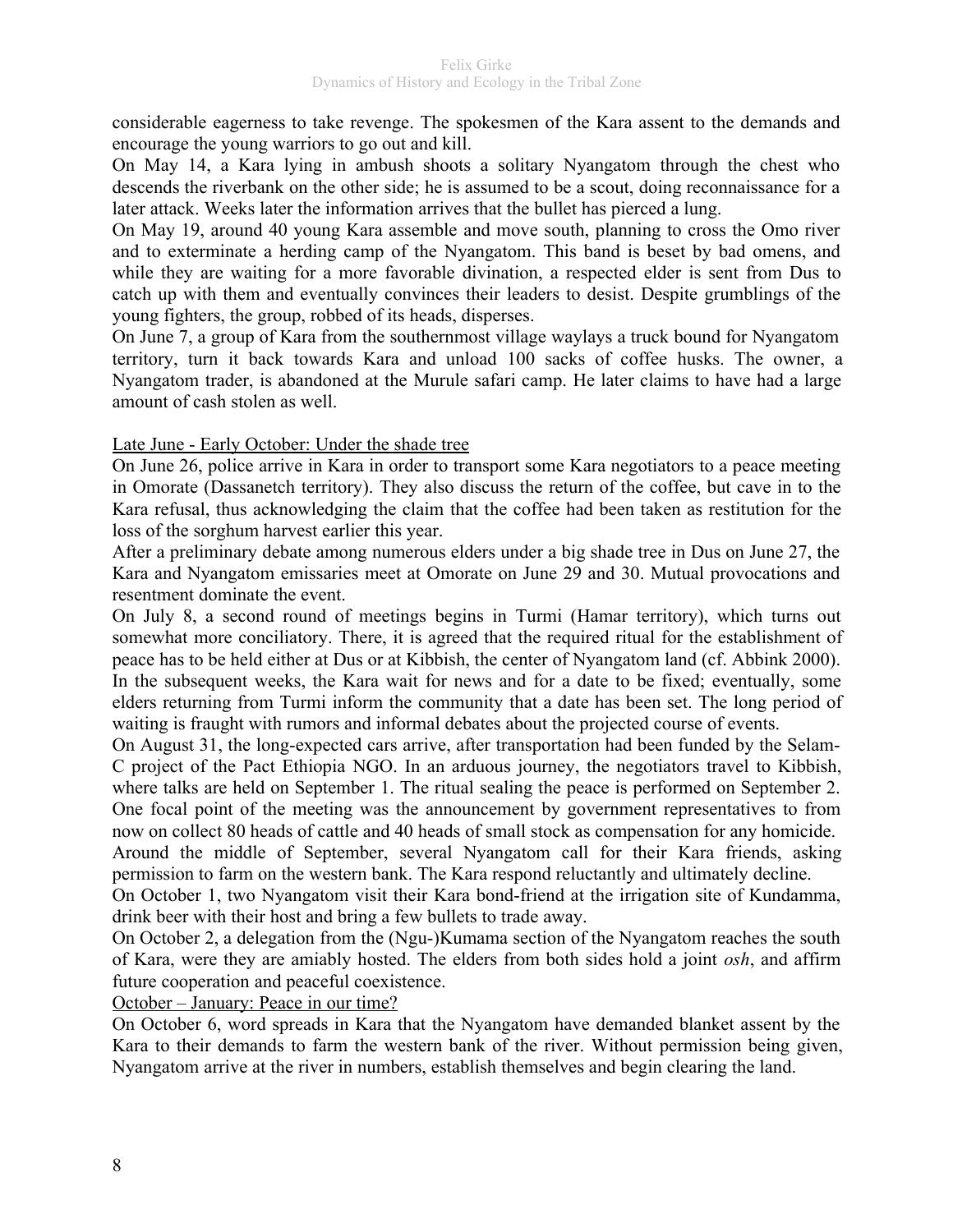On November 18, Kara fire two bullets into the air at Kundamma after guns were exchanged; shortly afterwards, Nyangatom demand satisfaction since supposedly the bullets had injured some cattle. This is quickly recognized as a insubstantial provocation.

In the following weeks, many Kara express annoyance upon seeing their fields being occupied by the Nyangatom. This is exacerbated as the Kara are firmly warned by some Nyangatom to no longer cross the river to collect salty soil and salt-bearing bushes from the Lokulan area across from Kundamma.

Around December 24, a school teacher assigned to Dus decides that the increasing tensions are bound to lead to more fighting, and organize a hasty meeting at Kundamma, which then takes place on December 27 and 28. Grievances are voiced on both sides, and despite some further provocations, mutual assurances of peace are finally issued. The Nyangatom invite some Kara to cross the river the next day and together they feast on a sacrificed oxen.

In the middle of January, a young Kara administrative clerk who had come to visit, fires some shots as a gesture of mourning when entering his father's brother's camp on the riverbank. Within minutes, armed men come rushing from the nearby village, ready to defend their land, thinking the shots signals of an attack.

This summary indicates not only the various actors and their plans, but also the varying degrees of intensity which characterized the period.

## **Ecological Backdrop**

It is a simple matter and highly insightful to correlate the timing of the stages outlined above and especially the timing of the peace conferences with the ecological and agricultural cycle dictated by the rise and the fall of the Omo waters. "Hami Karassa wakitum", the fields are the cattle of the Kara – Kara livelihood, as well as that of all other groups living on the Omo, depends on riverbank cultivation for secure subsistence (see Matsuda 1996). Briefly, the Omo river rises from around January, were it is at its lowest, in irregular intervals up until around August, when it can even spill over the banks, and pools can be found surprisingly far inland. This period from February to August is the time of plenty, the time after the harvest. People leave their small hamlets close to their farms, and slowly return to the larger villages. Major rituals such as weddings are held, there is time for leisure and maintenance, travel, invitations, and trade. The youths, dispersed for a long time due to the hard work in the field, celebrate their reunion in dancing and playing – the "social rhythms based on oecological [sic] changes" described by Evans-Pritchard (1939: 192) are clearly in evidence here.

As the river level starts receding, carefully observed and untiringly discussed every morning by the elders sitting in the sunrise on a cliff, one by one families start to head off to the sections of the river they have decided to farm this year. The small hamlets are getting repopulated, and as soon as the inundated flats and steep banks are becoming accessible, slash and burn cultivation begins. As the grain ripens, often as not the last year's stores are slowly used up, and the sweet sorghum cane and the opportunistically harvested maize provided welcome food especially for the children.

Looking at the suggested stage model of the war, a correlation becomes apparent: The time after harvest, the fat, leisurely lived time, was when tempers were most heated, when a raid was planned and nearly executed, when shots were fired, and many men were willing to fight. The second stage "under the shade tree" corresponds to the end of this time of plenty, and marks the onset of the return to the fields. Finally, the last stage, of an uneasy, worried peace, was a period where the boon of harvest was taking shape but could still be spoilt; Kara and Nyangatom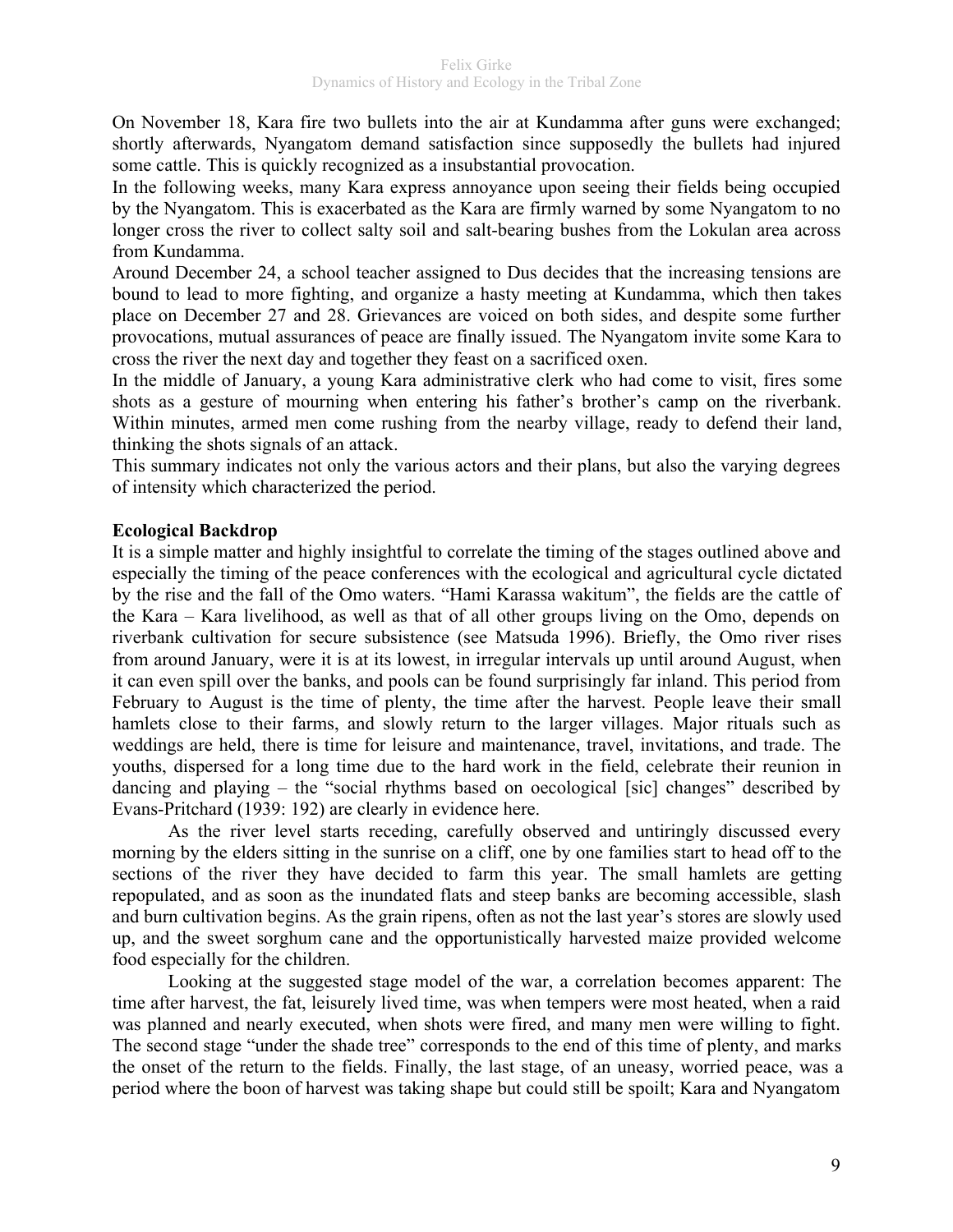saw each other every day across the river, and the final, consolidating peace conference in Kundamma took place mere weeks before harvest. This was the time when the river was so low in places that it might even be crossed on foot by an enterprising posse; as the Kara and Nyangatom were depleting their stores, both desired an additional assurance of truce for the last few days necessary to gather up the grain, and to abandon the exposed fields and return into the more easily defensible villages. This is no abstract pattern gleaned through anthropological analysis; in Kara the discussion of river levels, warfare and farming often went together as people are highly aware of the connections. Thus, the thrust of the argument lies not in the simple "discovery" of this correlation, but in its consequences.

While plausible in the example of 2006-07, the model is not strong enough to predict individual behavior – as it had not been in early 2006, when the Kara widower crossed the river at the most inopportune time possible and killed his fill. Analysis of the communal resolution of the conflict, however, needs to take these ecological aspects into account (see also Tornay 1979: 97). In some way, the conflict of 2006-07 supports the hypothesis postulated by Alvarsson (1989): "Starvation and peace or food and war?" is the question he dares to ask, and using data from the 1970s and 1980s, he makes a strong argument that aggression between the groups of the Lower Omo was in fact highest when there was precisely no food insecurity. This is a direct challenge to simple economic-ecological models which are based on the assumption that scarcity provokes conflict (1989: 16f, 73f), and he suggests that "cultural motives" for warfare such as pride (in times of plenty) are salient factors in the escalation and prolongation of conflicts, whereas hunger can drive warring groups to the shade tree visibly quicker (1989: 107). His numbers reflect a perspective over several years, indicating that in the fattest years violence peaked, whereas the data from 2006-07 encourages the application of the same hypothesis over the different stages of a single year.

## **Causes and Triggers Considered**

The issue of the individual who triggered the war was not an issue for the Kara themselves; even though people were ready to condemn him for his trespass, resignation won the day - "you cannot fix a broken clay pot" was an oft-repeated phrase. Accordingly, there were no official sanctions on the killer, even if some of his close friends expressed their displeasure by not attending the ceremony in which he was decorated with a killer's name. But as push came to shove, other members of the political body showed commitment to the situation he had caused as if they themselves had been responsible, just as the Nyangatom would hold any Kara liable for the trespass of one individual<sup> $14$ </sup>. The demands by the police for surrendering him were thus openly scorned – ever since a Kara who was handed over to the police in the 1990s for murder mysteriously disappeared from his arrest cell (in Nyangatom territory, no less), there has been little faith in the legal system, and the state is not reliably enforcing its rules at this point. In this sense, the Kara upheld the individual's right to make his own decisions, even against the group's obvious interests, and at considerable opportunity costs. But while Kara and Nyangatom accept the individual's action as in some way binding for the group, their communities are hardly able to constrain such actions to accord with the group's will. So even with war triggered by an individual, peace can only be re-established communally, and not through police action, be it prison sentences or blood money.

<span id="page-9-0"></span><sup>&</sup>lt;sup>14</sup> For a well-phrased analogy from another part of the world, see Rafael (1967: 311). However, despite the seeming automatisms in the rules of engagement, over the year it became apparent that there were appreciable differences between sections both on the Kara side and the Nyangatom side in how firmly they committed to fighting the war.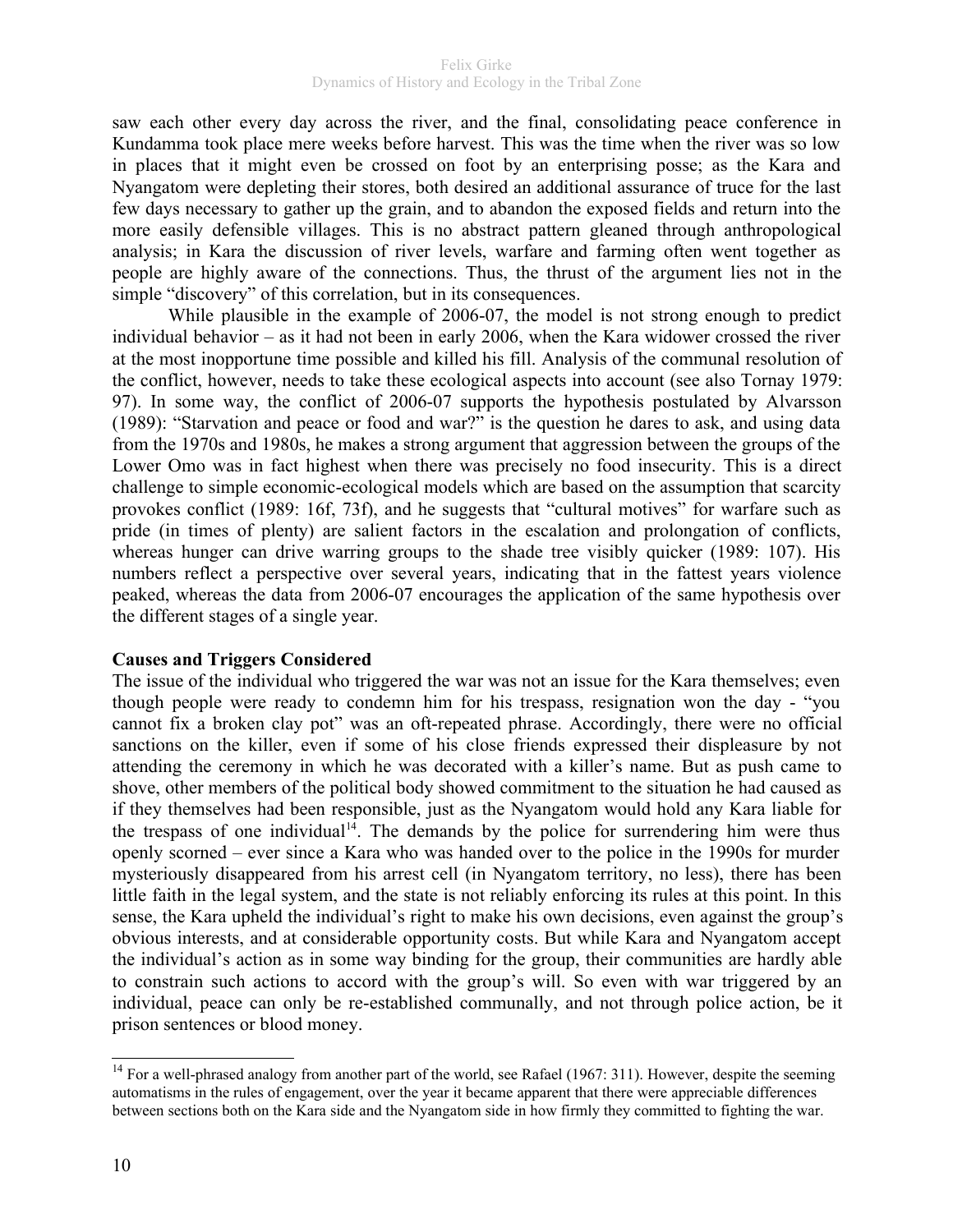The assumption on the side of the NGO representatives who facilitated the peace meeting at Kibbish was that the regional conflicts derive solely from revenge killings (and cattle raids), and that to implement the policy of blood money would be a strong discouragement to hotheaded pastoralist warrior youths. To work from this assumption means turning a blind eye to issues of demographics and ecology, and blaming only the savage nature of the *shankilla*, the "blacks" of southern Ethiopia, for any conflict.

Additionally, the proclamation of this policy indicates a considerable lack of historical awareness of its proponents. The peoples of the Lower Omo have been familiar with the concept of livestock fines for homicide for a long time, and had already learned that it was neither reliably enforced, nor conducive to peace, as already Tornay reported: "In August [1972] the Ethiopian police drove 86 skinny cattle to Kibbish as compensation from the Dassanetch [for an earlier killing], a response which was, of course, received ironically by the Nyangatom." (1979: 104) This shows not only that the concept of a blood price was no revolutionary innovation for South Omo, but also that people have learned not to rely on the administration's capabilities (or willingness) to actually enforce the rule to any appreciable degree. During the Kibbish meeting, a Kara spokesman also took such an ironical stance as he demanded that the originally suggested 80 heads of cattle were not enough, and that 40 heads of small stock should be added on top – the irony being that one would be hard pressed to collect 80 heads of cattle from all of Kara in total already. The Nyangatom and Kara present shared the joke, while the NGO delegation saw it as a positive reception of their policy. So while indeed the fighting of 2006 was triggered by a "revenge killing", the ecological and demographical pressures along the Omo mean that whatever the sanction on killing, violent friction will likely keep occurring until the pressure is relieved in some way – which was not acknowledged by the facilitators of the Kibbish meeting. Was the peace ritually sealed in Kibbish, then, a "stranger's peace" (Fukui/Turton 1979: 12), which was bound not to last long? Government representatives as well as NGO workers did not believe so – in fact, they argued that they had merely facilitated the intentions the local people had held themselves, working "bottom up". They failed to take into approach that while true ritual leaders of Kara and Nyangatom had gone through the correct motions, the events never lost aspects of charade. When NGOs are staffed with highland Ethiopians who often have no liking neither for their posting nor for their "client" populations, and when they are accompanied by government officials, it is inevitable that both Kara and Nyangatom will prudently do what is expected of them. Nobody wants the blame for doubting the peace be shifted on their shoulders – while government control lacks finesse, it can be heavy-handed. In the end, the Kara had to be satisfied to go home from Kibbish with the hope that they could at least start cultivation before new fighting would occur.

*"It is too early to make peace now. It has not hurt enough yet, neither us nor the Nyangatom. Let it go on, let some more people die, so that everybody feels the pain. If we make peace then, it can last."*

(Kara man of the Nyiramaley age-set)

*Outlook*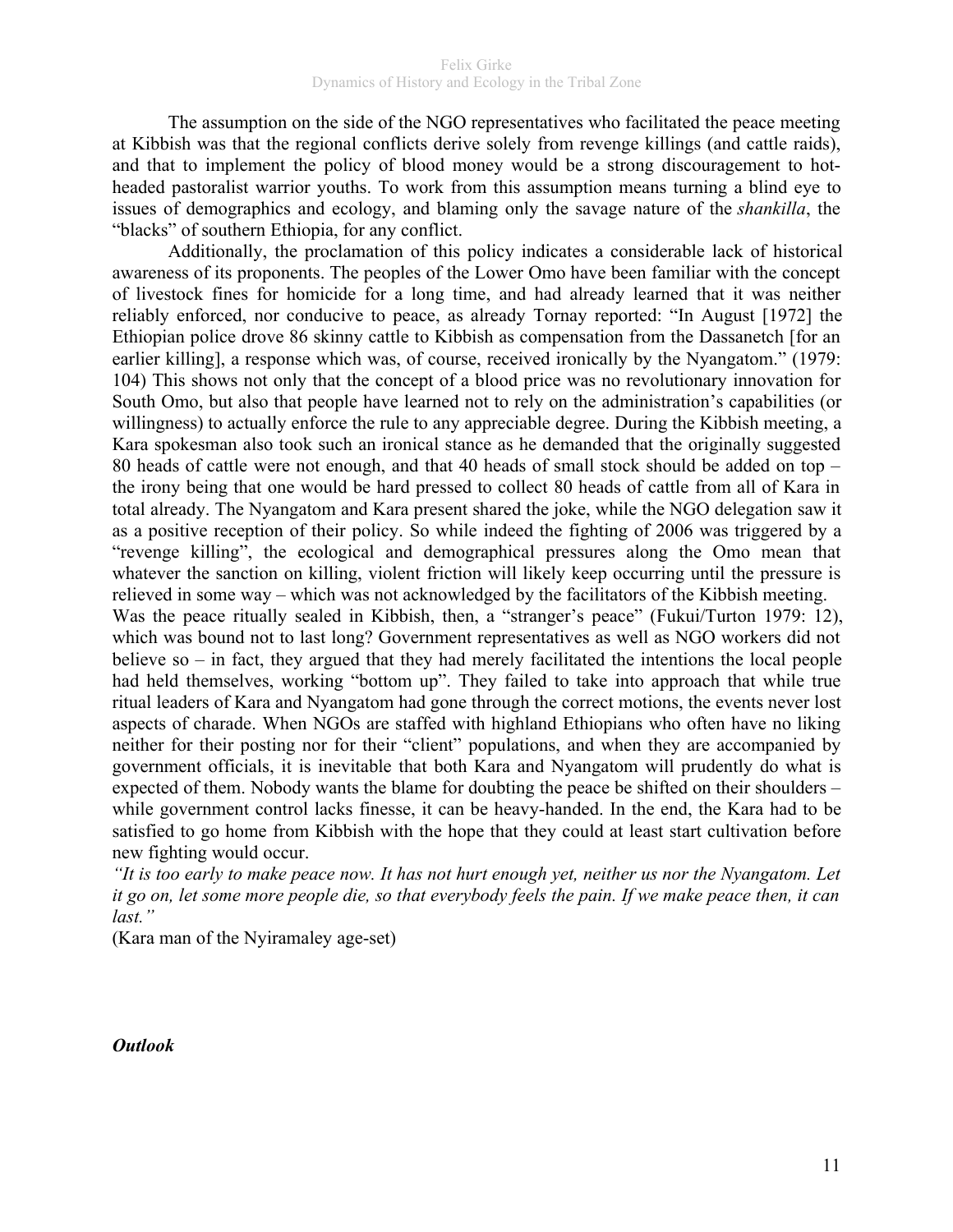As I have indicated above, the parameters of conflict over and across the Omo river have changed from the time when Tornay and Almagor were discussing issues of warfare and expansion. Even if in 1979 Fukui and Turton were able to state that "territorial expansion is not the expressed motive of such wars", but merely their consequence (1979: 10), such attitudes have decisively shifted today. Also Tornay's finding that "[t]erritorial conquest , in fact, is a characteristic of sedentary peoples… For nomads or semi-nomads, gaining access to a place is more important than occupying it" (1979: 115) has to be reconciled with the reality on the ground: if for example the Nyangatom are becoming more interested in settling on the Omo (instead of merely accessing it seasonally for watering and pasture) by displacing other populations, they will have to be thought of as a sedentarizing population. The events of 2006-07 suggest that while Tornay talked about the "Omo Nyangatom" as a small group of "poor" folk (1979: 98, 105), today a much larger section of the Nyangatom is in need of farming land. It is no longer the case that "[a]lthough the prize of war is access to localized resources, this seems to be 'forgotten' by the antagonists" (1979: 114); it is the administration and NGOs who are forgetting it.

A visible sign of the changing times, and during 2006-07 (and likely well into the future) the most problematic stimulant to conflict, was the attempt to formally demarcate the boundaries between Nyangatom and Kara under the aegis of the regional government and the newlyestablished *woreda.* I do not have the data to allow me to fully analyze the events around the establishment of the new Nyangatom *woreda*; most relevant, though, seems the change in demographics. While the Kara have sustained their population, the Nyangatom numbers are staggering. In 1979, Tornay speaks of about 5000 individuals, and sees them in crisis, as the constant state of war had cost them "400 to 500 people every five years" (1979: 111). But then, texts from the 1990s put their number at around 13,000 (Tornay 1993: 152), and I was told by Nyangatom officials that in a recent census they had surpassed 33,000. This number might be skewed as there is often an advantage to be found in terms of fund allotment and NGO help if one can claim a larger population. But rumors have it that many of today's Nyangatom were or still are Sudanese Toposa<sup>[15](#page-11-0)</sup>. If this is the case, the Nyangatom demographics are readily explained, as well as the awesome pressure they exert on all their neighbors.

What about the balance evoked in Turton's and Tornay's text now? "Woti*chip* amidi!" was a recurring statement in Kara: "We are squeezed in!" Nearly twenty years ago, Alvarsson perceptively pointed out the basic characteristic of the "tribal zone" was in place - that while there had been little "direct" transformation of the area through the Ethiopian state, conflicts were already aggravated through the "lack of territory for expansion" (1989: 85), which became felt precisely in times of population and herd-size growth (see Almagor 1979: 128 for the Dassanetch perspective).

This heightened sense of crowding, to use a behaviorist metaphor, is manifested in the dissolution of buffer zones which Kara and Nyangatom patterns of cultivation and herding had let emerge. That the "encroachment" by the Nyangatom on the Kara's territory (Tornay 1979: 114) received official sanction subsequent to the establishment of the new *woreda* is an indication that there was no appreciation of the benefits both groups received from not having a boundary guaranteed by the armed forces of the state apparatus. The definition of the Omo River as the boundary has pushed the Kara literally with their backs against the wall. As a pernicious side-effect, this policy decision might have rendered mediation and negotiation obsolete,

<span id="page-11-0"></span><sup>&</sup>lt;sup>15</sup> Toposa and Nyangatom have largely amiable relations and are considered perpetual allies (Tornay 2001: 40); both belong to the group of "central Paranilotes" (2001: 9), and are linguistically and culturally similar.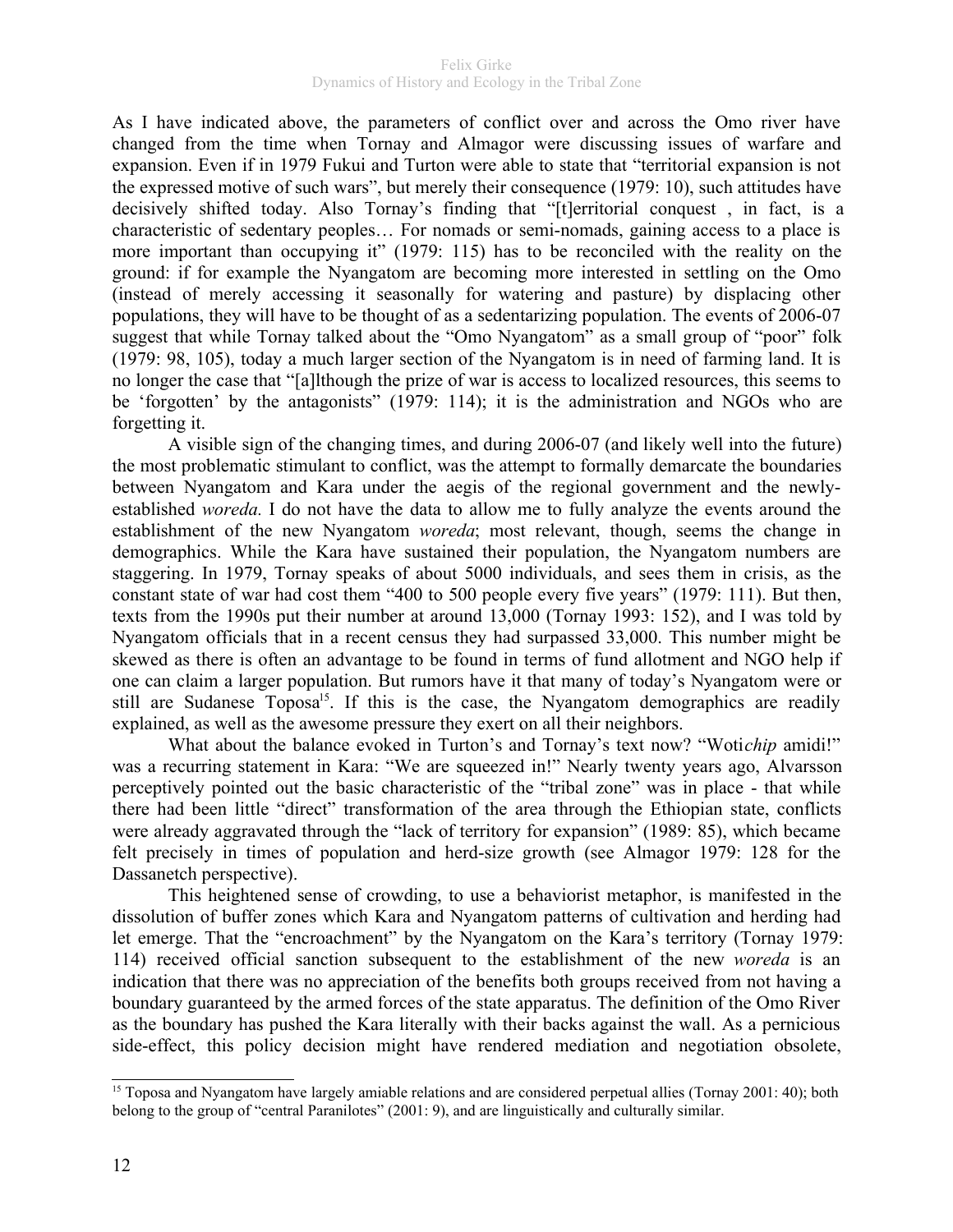depriving the Kara spokesmen of their capacity to influence the future of their people substantially: the coming years will show whether Nyangatom, backed by the zonal government, will even bother to communicate, or whether they will simply insist in their demands, uncompromising and proud (cf. Turton 2003 for the Aari-Mursi example, and Abbink 2000 for a caustic analysis of the Suri-Dizi case).

Instead of equable agreements, places were thus simply appropriated, and even unwitting dunces were used in order to cement a claim: the "Nyangatom" episode of the BBC show "Tribe" (screened in 2005) showed the Nyangatom spokesman Eyjem on the top of the hill Lokulan. He visualized the predicaments of his people. Pointing in all directions, Eyjem declared that everywhere there were enemies, from the Mursi over the Kara to the Dassanetch (with the lone exception of the Toposa in the west). To do this standing on Lokulan (an extremely photogenic location) is a powerful move, considering that even for Tornay (1979: 103), the area around the hot springs of the hill Lokulan was clearly Kara territory. But with the permanent Kara settlements on the western bank terminated, the issue became open to competing definitions of the situation. In 2006, access to Lokulan, with its salt deposits and the salty herbs growing around its base, was a highly divisive issue of the entire peace process, especially during stage three (as discussed above). The irony of the situation, that the BBC team was actually exploited by the Nyangatom who thus managed to naturalize their claim to the area in front of millions of viewers, was lost on the BBC and its adventuring show host Bruce Parry<sup>[16](#page-12-0)</sup>.

Alvarsson starts his report on the "Aspects of Armed Conflict in South Omo" with a surprised remark: traditional conflicts between "small ethno-linguistic groups, interrupted decades ago by a Pax Britannica or other similar phenomena in the surrounding areas, [have] persisted in the Lower Omo" (1989: 13). He ends it by stating that in case the conclusions of Turton on the nature of the "uncentralized political system", which is based on mutual respect depending on displays of autonomy, group agency and aggression are correct, end to bloodshed can only be attained by precisely such an outsider's peace, enforced through violence and occupation (1989: 87, 104). This he terms the road to "cultural extinction" and "the end of these people as 'free pastoralists'" (1989: 107); and while he falls prey to the romantic stereotype, his statement drives home the point that in the "tribal zone" all interventions are fraught with danger.

South Omo conflict studies present a severe challenge to development discourse and practice, as well as to assumptions of casual modernization, and the biased or underinformed measures of integrating these marginal areas into the Ethiopian state. The data from the 20<sup>th</sup> century shows that while scarcity and hunger have aggravated some situations, it was in times of plenty that groups acted out their expansionist tendencies most harshly – indeed, already Alvarsson states that the mere fact that white people (the missionaries from the Swedish Philadelphia Church Mission/SPCM) had settled near Kibbish, and had begun to support the local population on a permanent basis, had helped trigger feelings of superiority among the Nyangatom (1989: 101).

Further developments are difficult to predict. One remedy to the ongoing warfare was suggested by the provincial administration: that on the western bank of the Omo a joint *kebele*, managed by Kara and Nyangatom, should be established. By being common stakeholders, it was argued, this could become the germ of a new era of cooperation and peace<sup>[17](#page-12-1)</sup>. But then, how to persuade the Kara that it would be safe for them to settle among Nyangatom, some of whom could be Toposa from the Sudan, who would not even see neighbors in the Kara, and would not

<span id="page-12-0"></span><sup>&</sup>lt;sup>16</sup> See *Anthropology Today* 21 (2), 22 (2-3) for discussions of this series.

<span id="page-12-1"></span> $17$  Tornay makes a similar suggestion in pointing out some cultivable areas which the Nyangatom could clear jointly with Hamar or Kara (1993: 153); however, no such project, as is wont, is likely to last when the first shot is fired.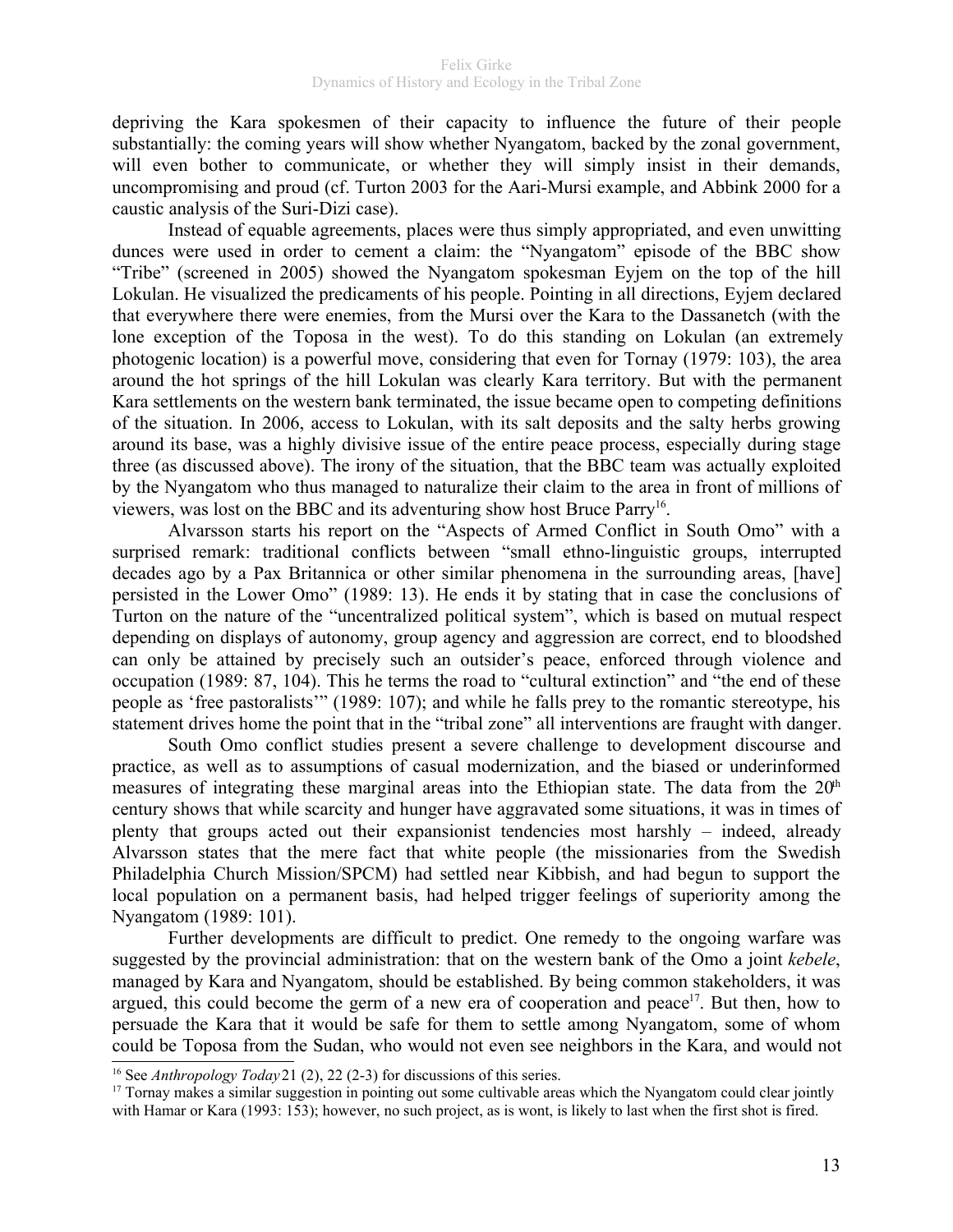have individual friends among them? How to assure them that once a quarrel broke out, they would not be massacred before they had a chance to reach the other side of the river? As seen in the discussion of blood money, simple solutions are bound to fail.

## *Post Scriptum*

On March 17, 2007, a month after I had left my field site, Kornan Naqwa from Kara was shot dead from ambush by a Nyangatom, while drinking coffee in the homestead of a friend on the western bank of the Omo River.

#### *Bibliography*

- Abbink, Jon, 1993, 'Ethnic conflict in the "tribal zone": the Dizi and Suri in southern Ethiopia.' In: *The Journal of Modern African Studies*, Vol. 31(4), pp. 675-682.
- Abbink, Jon, 2000, 'Violence and the crisis of conciliation: Suri, Dizi, and the state in South-West Ethiopia.' In: *Africa*, Vol. 70(4), pp. 1-22.
- Almagor, Uri, 1979, 'Raiders and elders: a confrontation of generations among the Dassanetch.' In: Fukui, Katsuyoshi, and David Turton (eds.), *Warfare among East African herders,* Osaka: National Museum of Ethnology.
- Almagor, Uri, 2002, 'Institutionalizing a fringe periphery: Dassanetch-Amhara relations.' In: Donham, Don and Wendy James (eds.), *The southern marches of imperial Ethiopia. Essays in history and anthropology*, Oxford: James Currey.
- Alvarsson, Jan-Åke, 1989, *Starvation and peace or food and war? Aspects of armed conflict in the Lower Omo valley*, Uppsala Research Reports in Cultural Anthropology Vol. 8.
- Bailey, FG, 1998, *The need for enemies*. *A bestiary of political forms*, Ithaca: Cornell University Press.
- BBC Wales, 2005, *Tribe. Series 2: Nyangatom*, Television documentary.
- Donham, Don, and Wendy James (eds.), 2002 [1986], *The southern marches of imperial Ethiopia. Essays in history and anthropology*, Oxford: James Currey.
- Evans-Pritchard, E. E., 1939, 'Nuer time-reckoning.' In: *Africa*, Vol. 12(2), pp. 189-216.
- Ferguson, R. B., and N. L. Whitehead (eds.), 2000 [1992], *War in the tribal zone: expanding states and indigenous warfare*, Santa Fe: School of American Research Press.
- Fukui, Katsuyoshi, and David Turton (eds.), 1979, *Warfare among East African herders,* Osaka: National Museum of Ethnology.
- Girke, Felix, 2008 (forthcoming), 'Ecology, exchange and cultural neighbourhood themes in South Omo bondfriendship.' In: Gabbert, E.C., and Sophia Thubauville (eds.), *Modalities of cultural neighbourhood in South Omo*, Köln: Rüdiger Köppe.
- Kopytoff, Igor, 1989, *The African frontier: the reproduction of traditional African societies*, Bloomington: Indiana University Press.
- Matsuda, Hiroshi, 1996, 'Riverbank cultivation in the Lower Omo Valley: the intensive farming system of the Kara, southwestern Ethiopia.' In: Sato, Shun and Eisei Kurimoto (eds.), *Essays in Northeast African studies.* Osaka: National Museum of Ethnology.
- Matsuda, Hiroshi, 2002, ['Political](http://vzopc4.gbv.de:8080/DB=6/SET=68/TTL=1/MAT=/NOMAT=T/CLK?IKT=1016&TRM=Political) [visibility](http://vzopc4.gbv.de:8080/DB=6/SET=68/TTL=1/MAT=/NOMAT=T/CLK?IKT=1016&TRM=visibility) [and](http://vzopc4.gbv.de:8080/DB=6/SET=68/TTL=1/MAT=/NOMAT=T/CLK?IKT=1016&TRM=and) [automatic](http://vzopc4.gbv.de:8080/DB=6/SET=68/TTL=1/MAT=/NOMAT=T/CLK?IKT=1016&TRM=automatic) [rifles:](http://vzopc4.gbv.de:8080/DB=6/SET=68/TTL=1/MAT=/NOMAT=T/CLK?IKT=1016&TRM=rifles) [the](http://vzopc4.gbv.de:8080/DB=6/SET=68/TTL=1/MAT=/NOMAT=T/CLK?IKT=1016&TRM=the) [Muguji](http://vzopc4.gbv.de:8080/DB=6/SET=68/TTL=1/MAT=/NOMAT=T/CLK?IKT=1016&TRM=Muguji) [in](http://vzopc4.gbv.de:8080/DB=6/SET=68/TTL=1/MAT=/NOMAT=T/CLK?IKT=1016&TRM=in) [the](http://vzopc4.gbv.de:8080/DB=6/SET=68/TTL=1/MAT=/NOMAT=T/CLK?IKT=1016&TRM=the) [1990s.](http://vzopc4.gbv.de:8080/DB=6/SET=68/TTL=1/MAT=/NOMAT=T/CLK?IKT=1016&TRM=1990s)' In: James, Wendy (ed.), *Remapping Ethiopia: socialism and after*, Oxford et al.: James Currey.